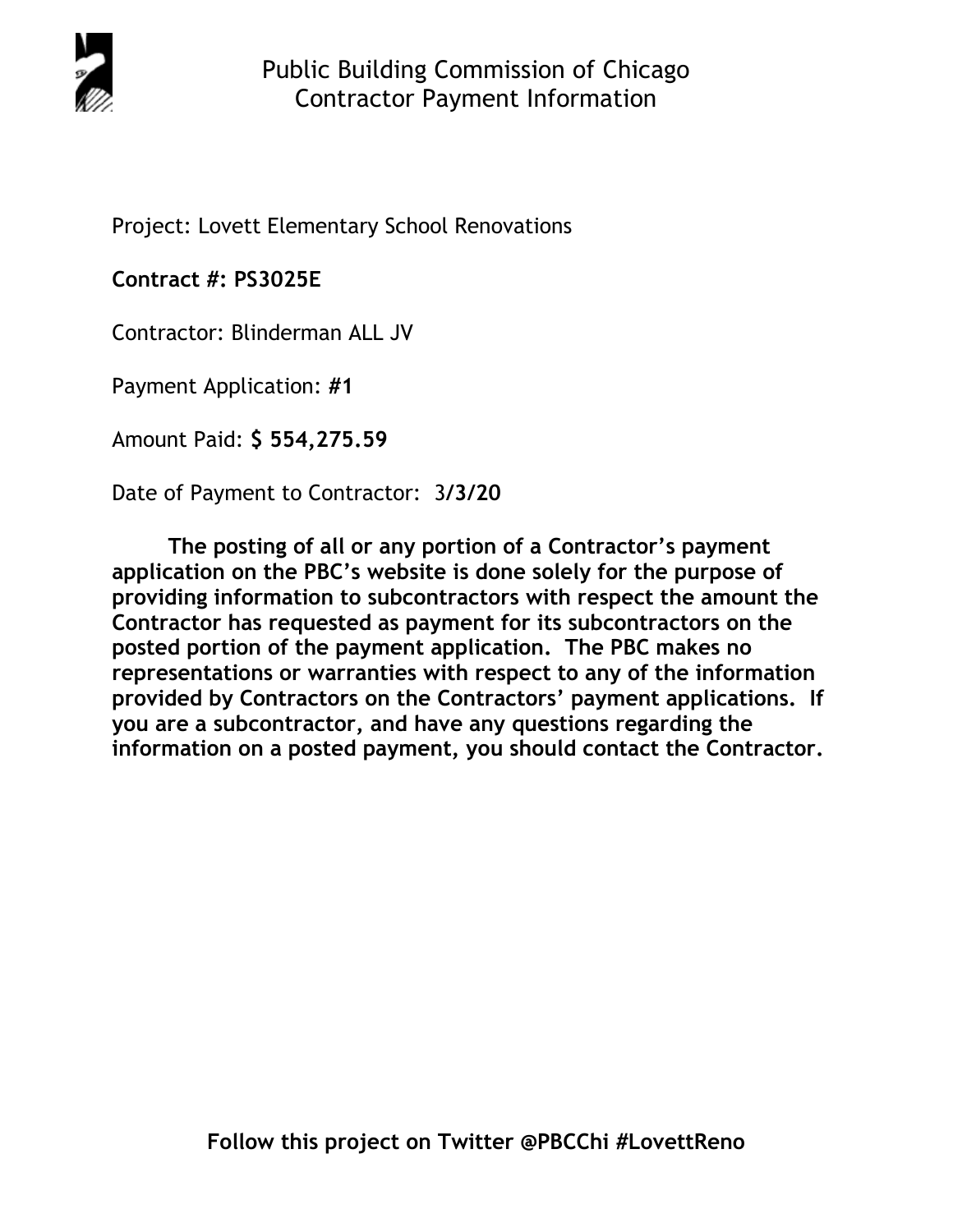### **PUBLIC BUILDING COMMISSION OF CHICAGO EXHIBIT S CERTIFICATE OF ARCHITECT - ENGINEER**

| г | 2/11/2020<br>. . |
|---|------------------|
|   |                  |

PROJECT: **Lovett Elementary Renovations**

to 12/31/2019 Pay Application No.:  $\frac{1}{2(1/2019)}$ For the Period:<br>
Contract No.: **2/1/2019**<br> **PS3025E** Contract No.:

In accordance with Resolution No.\_1\_\_\_\_\_, adopted by the Public Building Commission of Chicago on\_\_\_\_\_\_\_\_,relating to the \$\_\_\_\_\_\_\_\_\_\_\_\_\_Revenue Bonds issued by the Public Building Commission of Chicago for the financing of this project (and all terms used herein shall have the same meaning as in said Resolution), I hereby certify to the Commission and to its Trustee, that:

1. Obligations in the amounts stated herein have been incurred by the Commission and that each item thereof is a proper charge against the Construction Account and has not been paid; and

2. No amount hereby approved for payment upon any contract will, when added to all amounts previously paid upon such contract, exceed 90% of current estimates approved by the Architect - Engineer until the aggregate amount of payments withheld equals 5% of the Contract Price (said retained funds being payable as set forth in said Resolution).

| THE CONTRACTOR:                                                 | <b>BLINDERMAN ALL JV</b>        |                 |            |
|-----------------------------------------------------------------|---------------------------------|-----------------|------------|
|                                                                 | 224 N Desplaines St., Suite 650 |                 |            |
|                                                                 | Chicago, IL 60661               |                 |            |
| Lovett Elementary Renovations Pay Application #1<br><b>FOR:</b> |                                 |                 |            |
| Its now entitled to the sum of:                                 | \$                              | 554,275.59      |            |
| <b>ORIGINAL CONTRACTOR PRICE</b>                                | \$1,600,000.00                  |                 |            |
| <b>ADDITIONS</b>                                                | \$0.00                          |                 |            |
| <b>DEDUCTIONS</b>                                               | \$0.00                          |                 |            |
| <b>INET ADDITION OR DEDUCTION</b>                               | \$0.00                          |                 |            |
| <b>ADJUSTED CONTRACT PRICE</b>                                  | \$1,600,000.00                  |                 |            |
|                                                                 |                                 |                 |            |
| <b>TOTAL AMOUNT EARNED</b>                                      |                                 | \$              | 615,861.77 |
|                                                                 |                                 |                 |            |
| <b>TOTAL RETENTION</b>                                          |                                 | \$              | 61,586.18  |
| a) Reserve Withheld @ 10% of Total Amount Earned,               |                                 |                 |            |
| but Not to Exceed 5% of Contract Price                          |                                 | 61,586.18<br>\$ |            |
| b) Liens and Other Withholding                                  |                                 | \$              |            |
| c) Liquidated Damages Withheld                                  |                                 | \$              |            |
| <b>TOTAL PAID TO DATE (Include this Payment)</b>                |                                 | \$              | 554,275.59 |
| <b>LESS: AMOUNT PREVIOUSLY PAID</b>                             |                                 | \$              |            |
| <b>AMOUNT DUE THIS PAYMENT</b>                                  |                                 | \$              | 554,275.59 |

**Architect / Engineer: Altus Works Inc.**

signature, date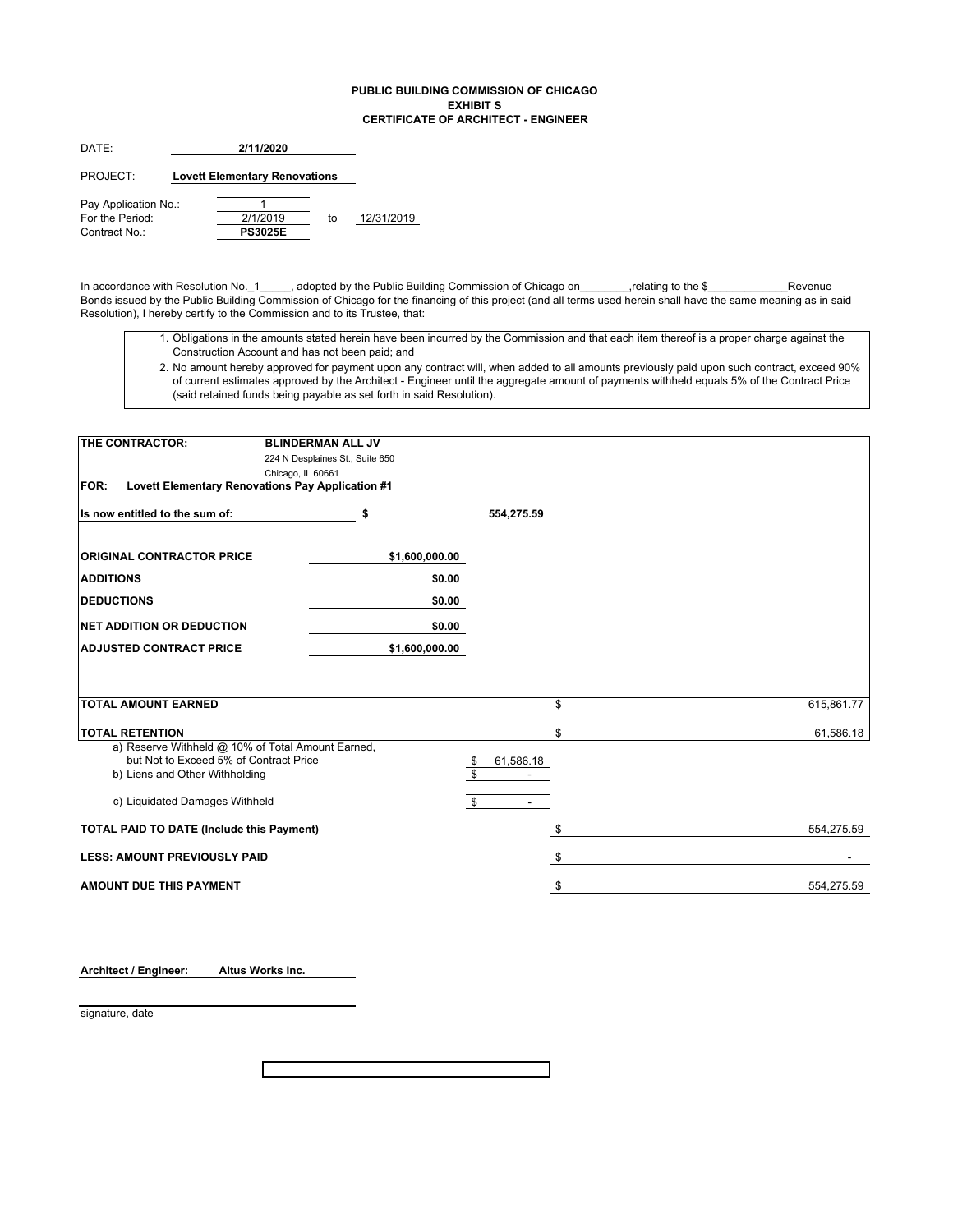### PUBLIC BUILDING COMMISSION OF CHICAGO

### **EXHIBIT A-1** APPLICATION AND CERTIFICATION FOR PAYMENT

|                         | $\cdots$ . Eivriport and vertical printing and all equal to            |                                                                           |                      | PAGE     | <b>PAGES</b><br>OF |  |
|-------------------------|------------------------------------------------------------------------|---------------------------------------------------------------------------|----------------------|----------|--------------------|--|
| TO OWNER:               | <b>Public Building Commission of Chicago</b><br>Richard J Daley Center | <b>PROJECT: Lovett Elementary Renovations</b><br>6333 W. Bloomingdale Ave |                      |          | Distribution to:   |  |
|                         | 50 West Washington Street - Room 200                                   | Chicago, IL 60639                                                         | <b>APPLICATION#:</b> |          | <b>OWNER</b>       |  |
|                         | Chicago, IL 60602                                                      |                                                                           | PERIOD FROM:         | 02/01/19 | <b>ARCHITECT</b>   |  |
|                         |                                                                        |                                                                           | <b>PERIOD TO:</b>    | 12/31/19 | <b>CONTRACTOR</b>  |  |
| <b>FROM CONTRACTOR:</b> | <b>Blinderman ALL JV</b>                                               | VIA ARCHITECT: Altus Works Inc.                                           |                      |          |                    |  |
|                         | 224 N Desplaines St., Suite 650                                        | 4224 N Milwaukee Ave                                                      |                      |          |                    |  |
|                         | Chicago, IL 60661                                                      | Chicago, IL 60641                                                         |                      |          |                    |  |
|                         |                                                                        |                                                                           |                      |          |                    |  |

**CONTRACTOR:** 

# **CONTRACTOR'S APPLICATION FOR PAYMENT**

Application is made for payment, as shown below, in connection with the Contract.

| RETAINAGE (Line 3 less Line 6)<br><b>CHANGE ORDER SUMMARY</b>                                    |                                                                                                                                              |   | <b>ADDITIONS</b> | <b>DEDUCTIONS</b> |
|--------------------------------------------------------------------------------------------------|----------------------------------------------------------------------------------------------------------------------------------------------|---|------------------|-------------------|
|                                                                                                  |                                                                                                                                              |   |                  |                   |
|                                                                                                  |                                                                                                                                              |   |                  |                   |
| 9. BALANCE TO FINISH, INCLUDING                                                                  |                                                                                                                                              |   |                  | 1,045,724.41      |
| 8. CURRENT PAYMENT DUE                                                                           |                                                                                                                                              |   |                  | 554,275.59        |
| PAYMENT (Line 6 from prior Certificate)                                                          |                                                                                                                                              |   |                  | 0.00              |
| (Line 4 Less Line 5 Total)<br>7. LESS PREVIOUS CERTIFICATES FOR                                  |                                                                                                                                              |   |                  |                   |
| 6. TOTAL EARNED LESS RETAINAGE                                                                   |                                                                                                                                              |   |                  | 554,275.59        |
| Total in Column I of G703)                                                                       |                                                                                                                                              |   |                  | 61,586.18         |
| $\mathbf b$ .<br>% of Stored Material<br>(Column F on G703)<br>Total Retainage (Lines 5a + 5b or |                                                                                                                                              |   |                  |                   |
| % of Completed Work<br>10<br>a.                                                                  |                                                                                                                                              | S | 61,586.18        |                   |
| DATE<br>(Column G on G703)<br>5. RETAINAGE:                                                      |                                                                                                                                              |   |                  | 615,861.77        |
|                                                                                                  |                                                                                                                                              |   |                  |                   |
|                                                                                                  |                                                                                                                                              |   |                  | 1,600,000.00      |
|                                                                                                  |                                                                                                                                              |   |                  | 0.00              |
| 1. ORIGINAL CONTRACT SUM                                                                         |                                                                                                                                              |   |                  | 1,600,000.00      |
|                                                                                                  | 2. Net change by Change Orders<br>3. CONTRACT SUM TO DATE (Line $1 \pm 2$ )<br>4. TOTAL COMPLETED & STORED TO<br>(Column $D + E$ on $G703$ ) | S |                  |                   |

| Total changes approved      |        |        |
|-----------------------------|--------|--------|
| in previous months by Owner | \$0.00 | \$0.00 |
| Total approved this Month   | \$0.00 | \$0.00 |
| <b>TOTALS</b>               | \$0.00 | \$0.00 |
| NET CHANGES by Change Order | \$0.00 |        |

AIA DOCUMENT G702 - APPLICATION AND CERTIFICATION FOR PAYMENT - 1992 EDITION - AIA - @1992

The undersigned Contractor certifies that to the best of the Contractor's knowledge, information and belief the Work covered by this Application for Payment has been completed in accordance with the Contract Documents, that all amounts have been paid by the Contractor for Work for which previous Certificates for Payment were issued and payments received from the Owner, and that current payment shown herein is now due.

**BLINDERMAN ALL JV** 

By: Date: County of: COOK State of: Illinois Subscribed and sworn to before me this  $20$ th Notary Public: Janet Roo Notary Public://*ONUT Report of 31/2020* 

Day of FEBRUARY, 2020 OFFICIAL SEAL

2/20/2020

**ARCHITECT'S CERTIFICATE FOR PAYMENT INOIS** In accordance with the Contract Documents, based on on-site observations and the data comprising the application, the Architect certifies to the Owner that to the best of the COMMISSIC<br>Architect's knowledge, information an Architect's knowledge, information and belief the Work has progressed as fullented?

the quality of the Work is in accordance with the Contract Documents, and the Contractor

is entitled to payment of the AMOUNT CERTIFIED.

| AMOUNT CERTIFIED \$ |                                                                                                                                                                     | 554,275.59 |  |
|---------------------|---------------------------------------------------------------------------------------------------------------------------------------------------------------------|------------|--|
| ARCHITECT:          | <b>ALTUS WORKS INC.</b>                                                                                                                                             |            |  |
| By:                 |                                                                                                                                                                     | Date:      |  |
|                     | This Certificate is not negotiable. The AMOUNT CERTIFIED is payable only to the<br>Contractor named herein. Issuance, payment and acceptance of payment are without |            |  |

prejudice to any rights of the Owner or Contractor under this Contract.

THE AMERICAN INSTITUTE OF ARCHITECTS, 1735 NEW YORK AVE., N.W., WASHINGTON, DC 20006-5292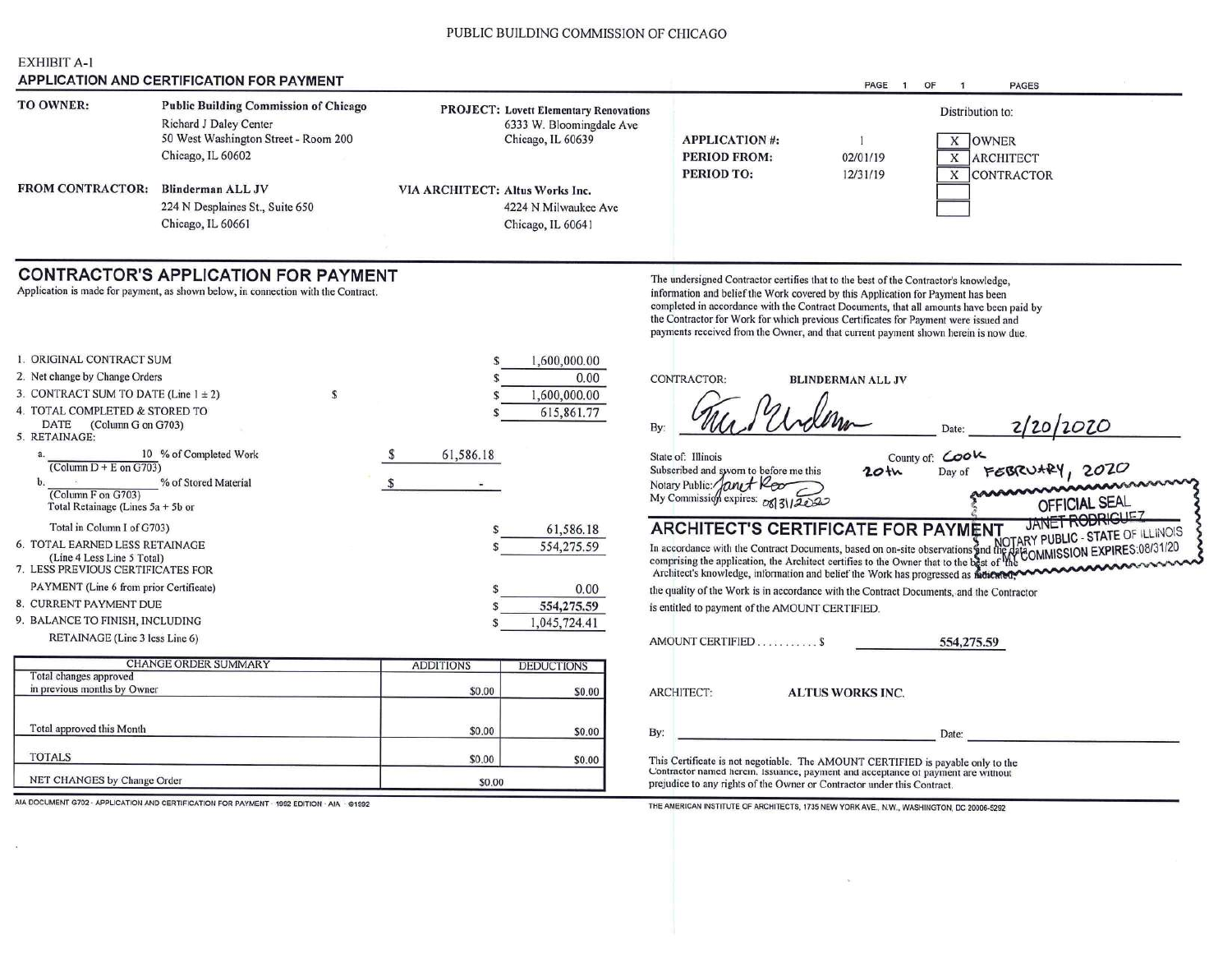|                       |                                                                                                                                                                                                                                                                                                                                                                               |                                                                                                                                                                                                                                                                                                                                                                                                                                                                 |                                                                                            |                              |                                |          | PUBLIC BUILDING COMMISSION OF CHICAGO |                            |                              |                                                                |                                                                |                                            |                                                                     |                                      |                                   |
|-----------------------|-------------------------------------------------------------------------------------------------------------------------------------------------------------------------------------------------------------------------------------------------------------------------------------------------------------------------------------------------------------------------------|-----------------------------------------------------------------------------------------------------------------------------------------------------------------------------------------------------------------------------------------------------------------------------------------------------------------------------------------------------------------------------------------------------------------------------------------------------------------|--------------------------------------------------------------------------------------------|------------------------------|--------------------------------|----------|---------------------------------------|----------------------------|------------------------------|----------------------------------------------------------------|----------------------------------------------------------------|--------------------------------------------|---------------------------------------------------------------------|--------------------------------------|-----------------------------------|
|                       |                                                                                                                                                                                                                                                                                                                                                                               |                                                                                                                                                                                                                                                                                                                                                                                                                                                                 | CONTRACTOR'S SWORN STATEMENT AND AFFIDAVIT FOR PARTIAL PAYMENT (page 1 of 2)               |                              | EXHIBIT A - PART 1             |          |                                       |                            |                              |                                                                |                                                                |                                            |                                                                     |                                      |                                   |
| roject:               | <b>Lovett Elementary Renovations</b>                                                                                                                                                                                                                                                                                                                                          |                                                                                                                                                                                                                                                                                                                                                                                                                                                                 |                                                                                            |                              |                                |          |                                       |                            |                              | CONTRACTOR: Blinderman ALL JV                                  |                                                                |                                            |                                                                     |                                      |                                   |
| PBC Project # PS3025E |                                                                                                                                                                                                                                                                                                                                                                               |                                                                                                                                                                                                                                                                                                                                                                                                                                                                 |                                                                                            |                              |                                |          |                                       |                            |                              |                                                                |                                                                |                                            |                                                                     |                                      |                                   |
|                       | Job Location: 6333 W Bloomingdale Ave, Chicago, IL 60639                                                                                                                                                                                                                                                                                                                      |                                                                                                                                                                                                                                                                                                                                                                                                                                                                 |                                                                                            |                              |                                |          |                                       |                            |                              |                                                                |                                                                |                                            |                                                                     |                                      |                                   |
|                       | Owner Public Building Commission Of Chicago                                                                                                                                                                                                                                                                                                                                   |                                                                                                                                                                                                                                                                                                                                                                                                                                                                 |                                                                                            |                              |                                |          |                                       | APPLICATION FOR PAYMENT #1 |                              |                                                                |                                                                |                                            |                                                                     |                                      |                                   |
|                       |                                                                                                                                                                                                                                                                                                                                                                               |                                                                                                                                                                                                                                                                                                                                                                                                                                                                 |                                                                                            |                              |                                |          |                                       |                            |                              |                                                                |                                                                |                                            |                                                                     |                                      |                                   |
|                       | STATE OF ILLINOIS }<br>SS<br>COUNTY OF COOK                                                                                                                                                                                                                                                                                                                                   |                                                                                                                                                                                                                                                                                                                                                                                                                                                                 |                                                                                            |                              |                                |          |                                       |                            |                              |                                                                |                                                                |                                            |                                                                     |                                      |                                   |
|                       | The affiant, being first duly sworn on oath, deposes and says that she is an acting Partner, of the Blinderman ALL JV Company, an Illinois corporation, and duly authorized to make this Affidavit in behalf of said corporati<br>the PUBLIC BUILDING COMMISSION OF CHICAGO, Owner, under Contract No. PS3025E dated the 18th day of December 2019 for the following project: |                                                                                                                                                                                                                                                                                                                                                                                                                                                                 |                                                                                            |                              |                                |          |                                       |                            |                              |                                                                |                                                                |                                            |                                                                     |                                      |                                   |
|                       |                                                                                                                                                                                                                                                                                                                                                                               |                                                                                                                                                                                                                                                                                                                                                                                                                                                                 |                                                                                            |                              |                                |          |                                       |                            |                              |                                                                |                                                                |                                            |                                                                     |                                      |                                   |
|                       |                                                                                                                                                                                                                                                                                                                                                                               |                                                                                                                                                                                                                                                                                                                                                                                                                                                                 | that the following statements are made for the purpose of procuring a partial payment of g |                              |                                |          |                                       | 554,275.59                 |                              | under the terms of said Contract;                              |                                                                |                                            |                                                                     |                                      |                                   |
|                       |                                                                                                                                                                                                                                                                                                                                                                               |                                                                                                                                                                                                                                                                                                                                                                                                                                                                 |                                                                                            |                              |                                |          |                                       |                            |                              |                                                                |                                                                |                                            |                                                                     |                                      |                                   |
|                       |                                                                                                                                                                                                                                                                                                                                                                               | That the work for which payment is requested has been completed, free and clear of any and all claims, liens, charges, and expenses of any kind or nature whatsoever, and in full compliance with the contract adocuments and<br>persons have been contracted with, and have furnished or prepared materials, equipment, supplies, and services for, and having done labor on said improvement. That the respective amounts set forth opposite their names is t |                                                                                            |                              |                                |          |                                       |                            |                              |                                                                |                                                                |                                            |                                                                     |                                      |                                   |
|                       |                                                                                                                                                                                                                                                                                                                                                                               | a full, true, and complete statement of all such persons and of the full amount now due and the amount heretofore paid to each of them for such labor, materials, equipment, supplies, and services, furnished or prepared by                                                                                                                                                                                                                                   |                                                                                            |                              |                                |          |                                       |                            |                              |                                                                |                                                                |                                            |                                                                     |                                      |                                   |
|                       |                                                                                                                                                                                                                                                                                                                                                                               |                                                                                                                                                                                                                                                                                                                                                                                                                                                                 |                                                                                            |                              |                                |          |                                       |                            |                              |                                                                |                                                                |                                            |                                                                     |                                      |                                   |
|                       |                                                                                                                                                                                                                                                                                                                                                                               |                                                                                                                                                                                                                                                                                                                                                                                                                                                                 |                                                                                            |                              |                                |          |                                       |                            |                              |                                                                |                                                                |                                            |                                                                     |                                      |                                   |
|                       |                                                                                                                                                                                                                                                                                                                                                                               |                                                                                                                                                                                                                                                                                                                                                                                                                                                                 |                                                                                            |                              |                                |          |                                       |                            |                              |                                                                |                                                                |                                            |                                                                     |                                      |                                   |
|                       |                                                                                                                                                                                                                                                                                                                                                                               |                                                                                                                                                                                                                                                                                                                                                                                                                                                                 |                                                                                            |                              |                                |          |                                       |                            |                              |                                                                |                                                                |                                            |                                                                     |                                      |                                   |
|                       | PRECONSTRUCTION SERVICES                                                                                                                                                                                                                                                                                                                                                      |                                                                                                                                                                                                                                                                                                                                                                                                                                                                 |                                                                                            |                              |                                |          |                                       |                            |                              | --------Work Completed--------                                 |                                                                |                                            |                                                                     |                                      |                                   |
| ITEM#<br>(same on     |                                                                                                                                                                                                                                                                                                                                                                               |                                                                                                                                                                                                                                                                                                                                                                                                                                                                 | Original contract<br>amount:                                                               | PBC<br>Change                | <b>Genl Contr</b><br>Change    |          | Adjusted                              |                            |                              |                                                                |                                                                |                                            | net previous                                                        |                                      |                                   |
| SOV)                  | Subcontractor Name & Address                                                                                                                                                                                                                                                                                                                                                  | Type of Work                                                                                                                                                                                                                                                                                                                                                                                                                                                    | <b>Initial GMP</b>                                                                         | Orders                       | Orders                         |          | Contract Amt                          | % Complete                 | Previous                     | Current                                                        | Total to date                                                  | retainage                                  | billing                                                             | net amount due remaining to bil      |                                   |
| -1                    | <b>Blinderman Construction</b>                                                                                                                                                                                                                                                                                                                                                | Preconstruction Lump Sum Services                                                                                                                                                                                                                                                                                                                                                                                                                               | 327,640.00<br>\$                                                                           | \$<br>$\sim$                 | S<br>$\sim$                    | \$       | 327,640.00                            | 100%                       | S<br>$\sim$                  |                                                                | $$327,640.00 \;   \; $327,640.00 \;   \;$                      | $$32,764.00$ \\$                           |                                                                     | $$294,876.00$ \ \$                   | 32,764.00                         |
| 10                    | ALL Masonry Construction Co.                                                                                                                                                                                                                                                                                                                                                  | Preconstruction Lump Sum Services                                                                                                                                                                                                                                                                                                                                                                                                                               | 27,618.00<br>\$                                                                            | S                            | \$.                            | <b>S</b> | 27,618.00                             | 100%                       | S                            | 27,618.00<br>\$                                                | \$ 27,618.00                                                   | 2,761.80<br>$\mathbb{S}$                   | \$                                                                  | \$<br>24,856.20                      | -S<br>2,761.80                    |
|                       |                                                                                                                                                                                                                                                                                                                                                                               | <b>SUBTOTAL PRECONSTRUCTION SERVICES</b> \$                                                                                                                                                                                                                                                                                                                                                                                                                     | 355,258.00                                                                                 |                              |                                | \$       | 355.258.00                            | 100%                       | - \$                         |                                                                | $$355,258.00 \;   \; $355,258.00 \;   \; $35,525.80 \;   \;$   |                                            |                                                                     | $$319,732.20$ \ \$                   | 35,525.80                         |
|                       |                                                                                                                                                                                                                                                                                                                                                                               |                                                                                                                                                                                                                                                                                                                                                                                                                                                                 |                                                                                            |                              |                                |          |                                       |                            |                              |                                                                |                                                                |                                            |                                                                     |                                      |                                   |
| <b>COST OF WORK</b>   |                                                                                                                                                                                                                                                                                                                                                                               |                                                                                                                                                                                                                                                                                                                                                                                                                                                                 |                                                                                            |                              |                                |          |                                       |                            |                              |                                                                |                                                                |                                            |                                                                     |                                      |                                   |
|                       |                                                                                                                                                                                                                                                                                                                                                                               |                                                                                                                                                                                                                                                                                                                                                                                                                                                                 |                                                                                            |                              |                                |          |                                       |                            |                              |                                                                |                                                                |                                            |                                                                     |                                      |                                   |
| ITEM#                 | <b>TRADE CONTRACTOR COSTS</b>                                                                                                                                                                                                                                                                                                                                                 |                                                                                                                                                                                                                                                                                                                                                                                                                                                                 | Original contract                                                                          | PBC                          | Genl Contr                     |          |                                       |                            |                              |                                                                |                                                                |                                            |                                                                     |                                      |                                   |
| (same on              |                                                                                                                                                                                                                                                                                                                                                                               |                                                                                                                                                                                                                                                                                                                                                                                                                                                                 | amount:                                                                                    | Change                       | Change                         |          | Adjusted                              |                            |                              |                                                                |                                                                |                                            | net previous                                                        |                                      |                                   |
| SOV)                  | Subcontractor Name & Address                                                                                                                                                                                                                                                                                                                                                  | Type of Work                                                                                                                                                                                                                                                                                                                                                                                                                                                    | <b>Initial GMP</b>                                                                         | Orders                       | Orders                         |          | Contract Amt                          | % Complete                 | Previous                     | Current                                                        | Total to date                                                  | retainage                                  | billing                                                             | net amount due remaining to bill     |                                   |
| 6                     | <b>Blinderman Construction</b>                                                                                                                                                                                                                                                                                                                                                | Site Investigation & Temp. Protections                                                                                                                                                                                                                                                                                                                                                                                                                          | 19,212.00<br>-S                                                                            | \$<br>$\sim$                 | -S                             | \$       | 19,212.00                             | 0%                         |                              | 19,176.00                                                      | \$19,176.00                                                    | 4,357.60                                   |                                                                     | \$<br>14.818.40                      | 4,393.60<br>S.                    |
| 6<br>6                | Midway Contracting Group<br><b>Drive Construction</b>                                                                                                                                                                                                                                                                                                                         | Demolition & Abatement<br>Drain Rodding & Televising                                                                                                                                                                                                                                                                                                                                                                                                            | \$<br>18,000.00<br>\$<br>6,400.00                                                          | \$<br>$\sim$<br>\$<br>$\sim$ | S.<br>$\sim$<br>\$<br>$\sim$   | \$<br>\$ | 18,000.00<br>6,400.00                 | 0%<br>0%                   | S.<br>$\sim$<br>\$<br>$\sim$ | \$<br><b>\$</b><br>6,400.00                                    | 18,000.00 \$ 18,000.00<br>\$<br>6,400.00                       | $\sim$                                     | \$.<br>$\overline{\phantom{a}}$<br>- \$<br>$\overline{\phantom{a}}$ | \$<br>18,000.00 \$<br>6,400.00<br>\$ | l \$                              |
| 7                     | <b>Blinderman Construction</b>                                                                                                                                                                                                                                                                                                                                                | Patching & Painting (Put-back)                                                                                                                                                                                                                                                                                                                                                                                                                                  | S.<br>16,370.00                                                                            | - \$<br>$\sim$               | S.<br>$\sim$                   | \$       | 16,370.00                             | 0%                         | S<br>$\sim$                  | - \$<br>$\sim$                                                 | \$<br>$\sim$                                                   | $\sim$                                     | \$                                                                  | \$.<br>$\sim$                        | \$.<br>16,370.00                  |
| 9                     | TBD                                                                                                                                                                                                                                                                                                                                                                           | Landscape Restoration                                                                                                                                                                                                                                                                                                                                                                                                                                           | \$<br>10,000.00                                                                            | - 35                         | \$<br>$\sim$                   | \$       | 10,000.00                             | 0%                         | -S<br>$\sim$                 | - \$<br>$\sim$                                                 | \$<br>$\sim$                                                   | $\sim$                                     | \$                                                                  | \$<br>$\sim$                         | 10,000.00<br>\$                   |
| 9                     | TBD                                                                                                                                                                                                                                                                                                                                                                           | <b>Ashpalt Restoration</b>                                                                                                                                                                                                                                                                                                                                                                                                                                      | S<br>25,000.00                                                                             | \$<br>$\sim$                 | \$<br>$\sim$                   | -\$      | 25,000.00                             | 0%                         | -S<br>$\sim$                 | - \$<br>$\sim$                                                 | \$<br>$\sim$                                                   | $\sim$                                     | \$.<br>$\overline{\phantom{a}}$                                     | \$.<br>$\sim$                        | \$<br>25,000.00                   |
| 11                    | ALL Masonry Construction Co.                                                                                                                                                                                                                                                                                                                                                  | Site Investigation (Spring Break)                                                                                                                                                                                                                                                                                                                                                                                                                               | S.<br>112,100.00                                                                           | - 35<br>$\sim$               | \$<br>$\sim$                   | \$       | 112,100.00                            | 0%                         | - \$<br>$\sim$               | \$112,100.00                                                   | \$112,100.00                                                   | \$11,210.00                                | \$                                                                  | \$100,890.00                         | 11,210.00<br>- \$                 |
| 12                    | ALL Masonry Construction Co.                                                                                                                                                                                                                                                                                                                                                  | Masonry Put-Back Scope                                                                                                                                                                                                                                                                                                                                                                                                                                          | \$<br>243,700.00                                                                           | - \$<br>$\sim$               | \$<br>$\sim$                   | \$       | 243,700.00                            | 0%                         | -S<br>$\sim$                 | -\$<br>$\sim$                                                  | \$                                                             |                                            | \$<br>$\overline{\phantom{a}}$                                      | \$<br>$\sim$                         | \$<br>243,700.00                  |
|                       |                                                                                                                                                                                                                                                                                                                                                                               | SUBTOTALTRADE CONTRACTOR COSTS \$450,782.00 \$                                                                                                                                                                                                                                                                                                                                                                                                                  |                                                                                            |                              |                                | \$       | 450,782.00                            | 0%                         | s                            |                                                                | $$155,676.00 \;   \; $155,676.00 \;   \; $15,567.60 \;   \; $$ |                                            |                                                                     | $$140,108.40 \;   \; $310,673.60$    |                                   |
|                       |                                                                                                                                                                                                                                                                                                                                                                               |                                                                                                                                                                                                                                                                                                                                                                                                                                                                 |                                                                                            |                              |                                |          |                                       |                            |                              |                                                                |                                                                |                                            |                                                                     |                                      |                                   |
|                       | <b>GENERAL REQUIREMENTS</b>                                                                                                                                                                                                                                                                                                                                                   |                                                                                                                                                                                                                                                                                                                                                                                                                                                                 |                                                                                            |                              |                                |          |                                       |                            |                              |                                                                |                                                                |                                            |                                                                     |                                      |                                   |
|                       |                                                                                                                                                                                                                                                                                                                                                                               |                                                                                                                                                                                                                                                                                                                                                                                                                                                                 |                                                                                            |                              |                                |          |                                       |                            |                              |                                                                |                                                                |                                            |                                                                     |                                      |                                   |
| 5                     | <b>Blinderman Construction</b>                                                                                                                                                                                                                                                                                                                                                | <b>General Requirements</b>                                                                                                                                                                                                                                                                                                                                                                                                                                     | \$ 130,231.00                                                                              | \$                           | \$.                            |          | \$<br>130,231.00                      | 0%                         | S                            | 6,130.00<br>\$                                                 | \$6,130.00                                                     | $613.00$ \$<br>\$                          |                                                                     | \$                                   | 5,517.00 \$ 124,714.00            |
|                       |                                                                                                                                                                                                                                                                                                                                                                               | SUBTOTAL COST OF CONSTRUCTION (genI req & trades) \$ 581,013.00                                                                                                                                                                                                                                                                                                                                                                                                 |                                                                                            | - \$                         |                                | s.       | 581,013.00                            | 0%                         | - \$                         | $$161,806.00 \;   \; $161,806.00 \;   \; $16,180.60 \;   \; $$ |                                                                |                                            |                                                                     |                                      | $$145,625.40 \;   \; $435,387.60$ |
|                       |                                                                                                                                                                                                                                                                                                                                                                               |                                                                                                                                                                                                                                                                                                                                                                                                                                                                 |                                                                                            |                              |                                |          |                                       |                            |                              |                                                                |                                                                |                                            |                                                                     |                                      |                                   |
|                       | <b>CONTINGENCIES / ALLOWANCES</b>                                                                                                                                                                                                                                                                                                                                             |                                                                                                                                                                                                                                                                                                                                                                                                                                                                 |                                                                                            |                              |                                |          |                                       |                            |                              | --------Work Completed--------                                 |                                                                |                                            |                                                                     |                                      |                                   |
| ITEM#                 |                                                                                                                                                                                                                                                                                                                                                                               |                                                                                                                                                                                                                                                                                                                                                                                                                                                                 | Original contract                                                                          | <b>PBC</b>                   | <b>Genl Contr</b>              |          |                                       |                            |                              |                                                                |                                                                |                                            |                                                                     |                                      |                                   |
| (same on              |                                                                                                                                                                                                                                                                                                                                                                               |                                                                                                                                                                                                                                                                                                                                                                                                                                                                 | amount:                                                                                    | Change                       | Change                         |          | Adjusted                              |                            |                              |                                                                |                                                                |                                            | net previous                                                        |                                      |                                   |
| SOV)                  | Subcontractor Name & Address                                                                                                                                                                                                                                                                                                                                                  | Type of Work                                                                                                                                                                                                                                                                                                                                                                                                                                                    | <b>Initial GMP</b>                                                                         | Orders                       | Orders                         |          | Contract Amt                          | % Complete                 | Previous                     | Current                                                        | Total to date                                                  | retainage                                  | billing                                                             | net amount due remaining to bill     |                                   |
| PBC-1                 | PBC                                                                                                                                                                                                                                                                                                                                                                           | Masonry Allowance                                                                                                                                                                                                                                                                                                                                                                                                                                               | $$100,000.00$ \$                                                                           | $\sim$                       | \$<br>$\sim$                   |          | \$ 100,000.00                         | 0%                         | \$<br>$\sim$                 | \$<br>$\sim$                                                   | $\mathsf{\$}$<br>$\overline{\phantom{a}}$                      | $\mathfrak{s}$<br>$\overline{\phantom{a}}$ | \$<br>$\sim$                                                        | \$<br>$\sim$                         | \$ 100,000.00                     |
| PBC-2                 | Blinderman ALL JV                                                                                                                                                                                                                                                                                                                                                             | CM's Contingency                                                                                                                                                                                                                                                                                                                                                                                                                                                | $$100,000.00$ \$                                                                           | $\sim$                       | \$<br>$\sim$                   |          | \$<br>100,000.00                      | 0%                         | \$<br>$\sim$                 | \$<br>$\sim$                                                   | \$                                                             | \$<br>$\overline{\phantom{a}}$             | \$<br>$\sim$                                                        | \$                                   | \$ 100,000.00                     |
|                       |                                                                                                                                                                                                                                                                                                                                                                               |                                                                                                                                                                                                                                                                                                                                                                                                                                                                 |                                                                                            |                              |                                |          |                                       |                            |                              |                                                                |                                                                |                                            |                                                                     |                                      |                                   |
| PBC-3                 | PBC                                                                                                                                                                                                                                                                                                                                                                           | <b>Commissisions Contingeny</b>                                                                                                                                                                                                                                                                                                                                                                                                                                 | $$ 195,615.67$ \\$                                                                         | $\sim$                       | \$<br>$\overline{\phantom{a}}$ |          | \$ 195,615.67                         | 0%                         | \$<br>$\sim$                 | <b>S</b><br>$\sim$                                             | \$                                                             | \$<br>$\overline{\phantom{a}}$             | \$<br>$\overline{\phantom{a}}$                                      | \$<br>$\sim$                         | \$ 195,615.67                     |
|                       |                                                                                                                                                                                                                                                                                                                                                                               | SUBTOTAL CONTINGENCY/ALLOWANCES \$ 395,615.67 \$                                                                                                                                                                                                                                                                                                                                                                                                                |                                                                                            |                              | \$                             |          | \$395,615.67                          | 0.00                       | \$<br>$\sim$                 | $\mathbf{s}$<br>$\mathbf{r}$                                   | \$<br>$\blacksquare$                                           | \$<br>$\blacksquare$                       | \$<br>$\blacksquare$                                                | \$<br>$\sim$                         | \$395,615.67                      |
|                       |                                                                                                                                                                                                                                                                                                                                                                               |                                                                                                                                                                                                                                                                                                                                                                                                                                                                 |                                                                                            |                              |                                |          |                                       |                            |                              |                                                                |                                                                |                                            |                                                                     |                                      |                                   |
|                       |                                                                                                                                                                                                                                                                                                                                                                               |                                                                                                                                                                                                                                                                                                                                                                                                                                                                 |                                                                                            |                              |                                |          |                                       |                            |                              |                                                                |                                                                |                                            |                                                                     |                                      |                                   |
|                       |                                                                                                                                                                                                                                                                                                                                                                               | TOTAL COST OF THE WORK (pre con;trades; genl reg; allowances; contingencies)                                                                                                                                                                                                                                                                                                                                                                                    | \$1,331,886.67                                                                             | \$                           | s.                             |          | \$1,331,886.67                        | 39%                        | \$                           |                                                                | $$517,064.00 \; $517,064.00 \; $51,706.40 \; $$                |                                            |                                                                     |                                      | $$465,357.60 \;   \; $866,529.07$ |
|                       |                                                                                                                                                                                                                                                                                                                                                                               |                                                                                                                                                                                                                                                                                                                                                                                                                                                                 |                                                                                            |                              |                                |          |                                       |                            |                              |                                                                |                                                                |                                            |                                                                     |                                      |                                   |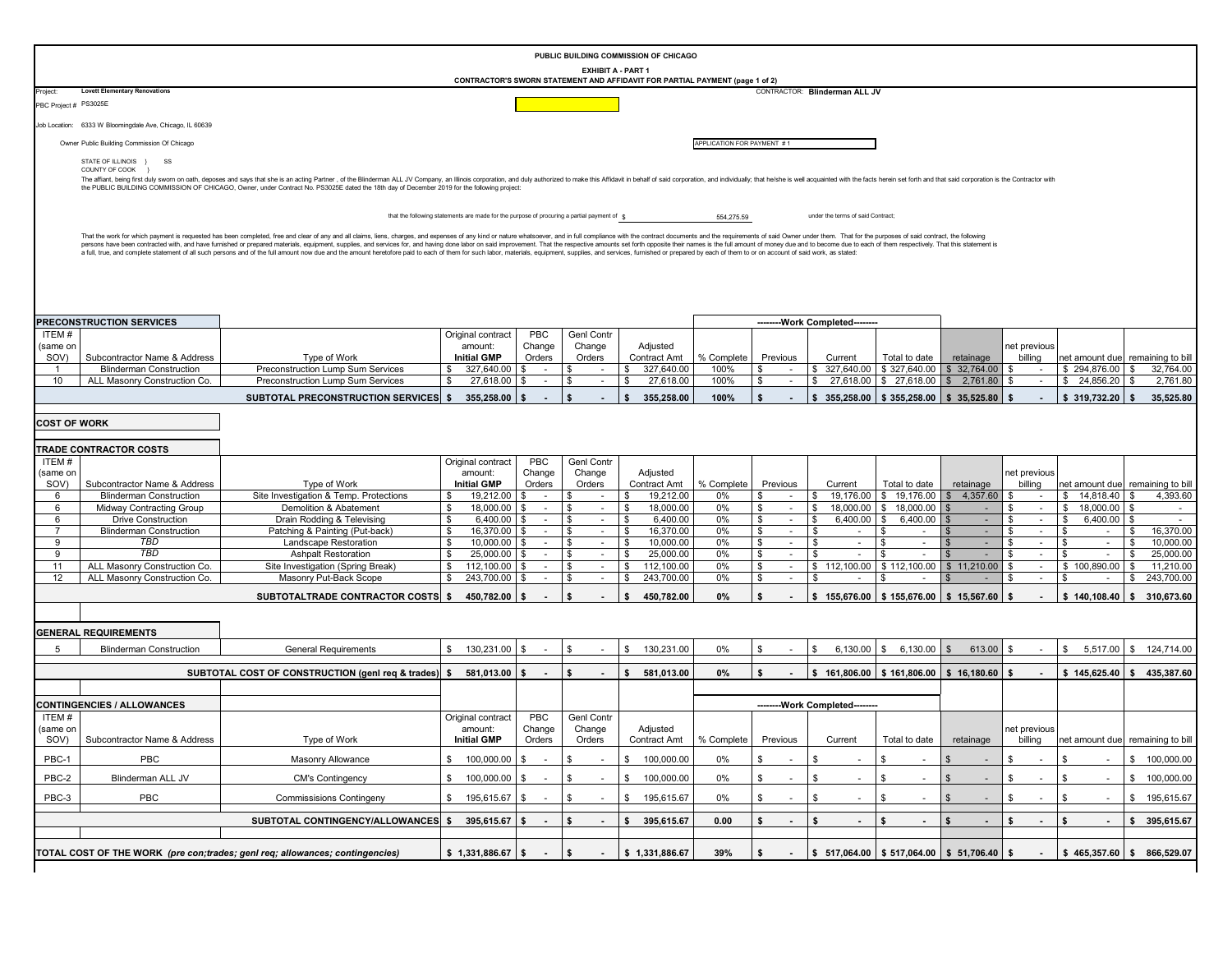|                                                | <b>INSURANCE / BOND</b>            |                                                   |              |                 |  |           |                |     |           |                                                                 |                               |               |               |    |              |               |           |                               |
|------------------------------------------------|------------------------------------|---------------------------------------------------|--------------|-----------------|--|-----------|----------------|-----|-----------|-----------------------------------------------------------------|-------------------------------|---------------|---------------|----|--------------|---------------|-----------|-------------------------------|
|                                                | <b>Blinderman Construction</b>     | <b>GL</b> Insurance                               | -S           | 15,670.00 \$    |  | -S        | 15,670.00      | 40% |           | \$<br>$6.268.00$ \$                                             |                               | $6.268.00$ \$ | 626.80 \$     |    | \$.          | $5,641.20$ \$ |           | 10,028.80                     |
|                                                | <b>Blinderman Construction</b>     | Payment & Performance Bond (Aon)                  |              | 13,376.00 \$    |  |           | 13,376.00      | 93% |           | $12,506.00$ \$ $12,506.00$ \$                                   |                               |               | $1,250.60$ \$ |    |              |               |           | 2,120.60                      |
|                                                |                                    | <b>SUBTOTAL INSURANCE/BOND \$</b>                 |              | $29,046.00$ \$  |  |           | 29,046.00      | 65% |           | $18,774.00$ \$ $18,774.00$ \$                                   |                               |               | $1.877.40$ \$ |    | s.           | 16,896.60 \$  |           | 12,149.40                     |
|                                                | <b>GENERAL CONDITIONS</b>          |                                                   |              |                 |  |           |                |     |           |                                                                 |                               |               |               |    |              |               |           |                               |
|                                                | <b>Blinderman Construction</b>     | General Conditions Lump Sum                       | S.           | 172.473.00 \$   |  | \$.       | 172,473.00     | 31% |           |                                                                 |                               |               |               |    |              | \$48,047.40   | <b>S</b>  | 124,425.60                    |
|                                                |                                    | <b>SUBTOTAL GENERAL CONDITIONS \$</b>             |              | $172,473.00$ \$ |  |           | 172.473.00     | 31% |           | $53,386.00$ \$ $53,386.00$ \$                                   |                               |               | $5,338.60$ \$ |    | s.           | 48.047.40 \$  |           | 124,425.60                    |
|                                                | <b>CONSTRUCTION MANAGEMENT FEE</b> |                                                   |              |                 |  |           |                |     |           |                                                                 |                               |               |               |    |              |               |           |                               |
|                                                | <b>Blinderman Construction</b>     | Construction Management Fee - 5.00% based on      |              | 59,934.90 \$    |  |           | 59,934.90      | 40% |           | \$<br>23,974.00 \$ 23,974.00 \$ 2,397.40 \$                     |                               |               |               |    |              | \$ 21,576.60  | - \$      | 38,358.30                     |
| 13                                             | ALL Masonry Construction Co.       | cost of construction and preconstruction services |              | $6,659.43$ \$   |  |           | 6,659.43       | 40% |           | 2,663.77                                                        | - \$                          | $2,663.77$ \$ | 266.38 \$     |    | \$.          | $2,397.39$ \$ |           | 4,262.04                      |
| SUBTOTAL CONSTRUCTION MANAGEMENT SERVICES   \$ |                                    |                                                   | 66,594.33 \$ |                 |  | 66,594.33 | 0%             |     | 26.637.77 |                                                                 | $\frac{1}{2}$ \$ 26,637.77 \$ | $2.663.78$ \$ |               | \$ | 23,973.99 \$ |               | 42,620.34 |                               |
|                                                |                                    |                                                   |              |                 |  |           |                |     |           |                                                                 |                               |               |               |    |              |               |           |                               |
|                                                |                                    | TOTAL INITIAL GMP PROJECT COST \$ 1,600,000.00 \$ |              |                 |  |           | \$1,600,000.00 | 38% |           | $$615,861.77 \;   \; $615,861.77 \;   \; $61,586.18 \;   \; $$$ |                               |               |               |    |              |               |           | $$554,275.59$ $$1,045,724.41$ |